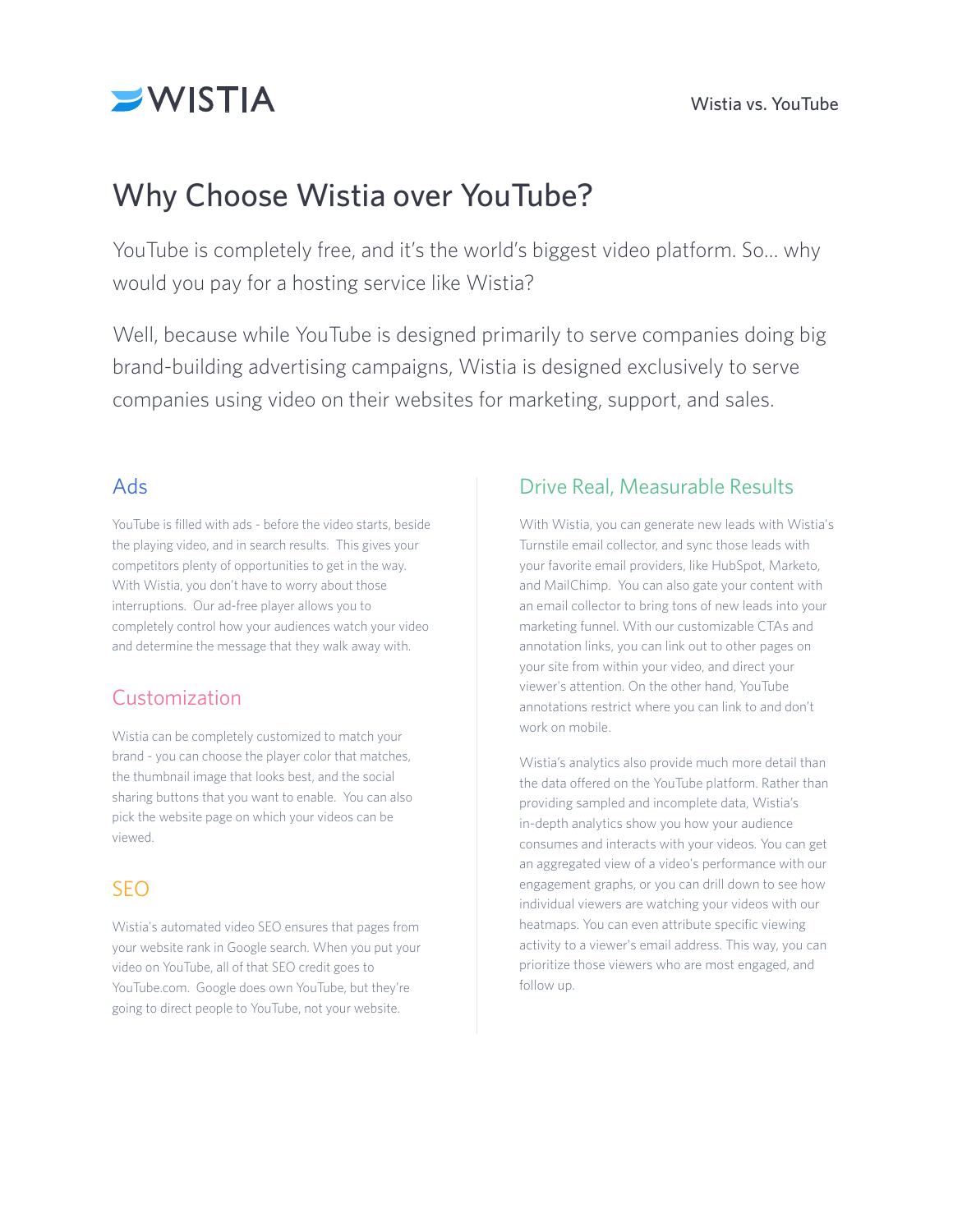

#### Wistia Features XV VouTube Features

No Ads

Fully customizable player controls and colors

Responsive embeds as standard

Video served at the highest quality your viewer's connection is able to handle

Ability to replace and update videos

Asynchronous JavaScript & iFrame embed options

Domain restrictions to control where your videos can be embedded

Ranks in Google search for *your* website

Able to include SEO metadata on every page automatically with JSON-LD

Real-time changes to embeds

Lead capture with Turnstile email collectors

Annotations and full-screen calls to action

Can link out to any destination of your choosing

Share buttons share version of the video on your website

Complete playback data for each viewer, with user-tracking, heatmaps, and ROI-tracking.

Playback data passed automatically into Google Analytics as events

Integrations with Marketo, HubSpot, Salesforce, Infusionsoft, and Pardot

Ads shown by default for all non-YouTube Red customers

Standardized player design with no customization

Additional work required to make embeds responsive

Video quality determined by size of embed on page

No replace video feature

iFrame embeds

No restrictions on where the video can be embedded

Ranks in Google search for YouTube.com

No SEO metadata included with embeds

Lag in accepting changes

No lead capture tools

Annotations and cards

Can only use annotations and cards to link out to one external website (once approved)

Share buttons share version of video on YouTube.com

Sampled and aggregated playback data only

No Google Analytics integration

No way of getting playback data into CRM or marketing automation platforms